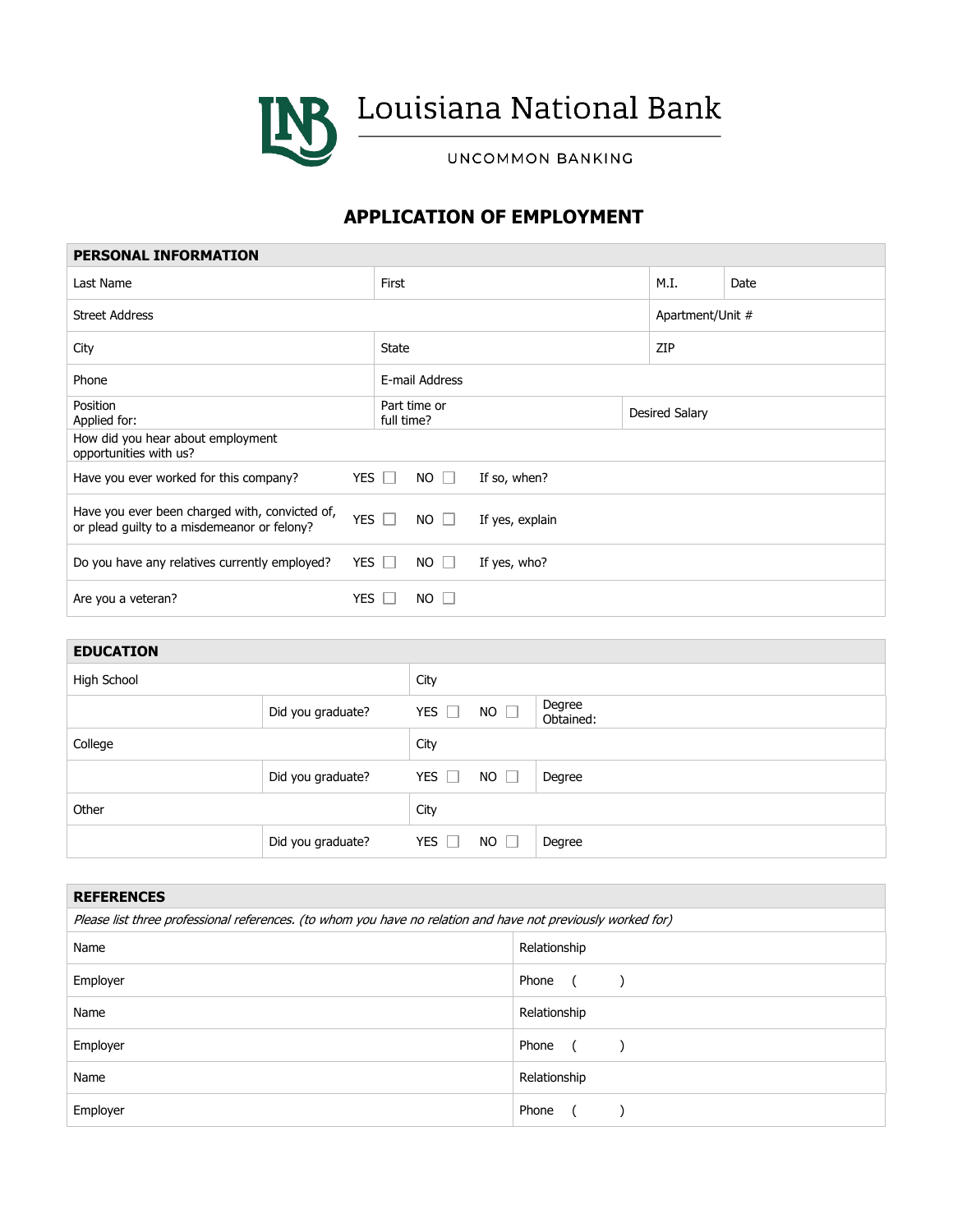| <b>EMPLOYMENT HISTORY (BEGINNING WITH MOST RECENT)</b> |                             |                       |                         |                                          |                  |  |
|--------------------------------------------------------|-----------------------------|-----------------------|-------------------------|------------------------------------------|------------------|--|
| Company                                                |                             |                       | Phone<br>$\overline{a}$ | $\lambda$                                |                  |  |
| Address                                                |                             |                       | Supervisor              |                                          |                  |  |
| Job Title<br><b>Starting Salary</b>                    |                             |                       | \$                      | Ending Salary \$                         |                  |  |
| Responsibilities                                       |                             |                       |                         |                                          |                  |  |
| From                                                   | Reason for<br>To<br>Leaving |                       |                         |                                          |                  |  |
|                                                        |                             |                       |                         |                                          |                  |  |
| Company                                                |                             |                       |                         | Phone<br>$\overline{a}$<br>$\lambda$     |                  |  |
| Address                                                |                             |                       | Supervisor              |                                          |                  |  |
| Job Title<br><b>Starting Salary</b>                    |                             | \$                    | Ending Salary \$        |                                          |                  |  |
| Responsibilities                                       |                             |                       |                         |                                          |                  |  |
| From                                                   | To                          | Reason for<br>Leaving |                         |                                          |                  |  |
|                                                        |                             |                       |                         |                                          |                  |  |
| Company                                                |                             |                       |                         | $\overline{a}$<br>Phone<br>$\mathcal{E}$ |                  |  |
| <b>Address</b>                                         |                             |                       |                         | Supervisor                               |                  |  |
| Job Title                                              |                             |                       | <b>Starting Salary</b>  | \$                                       | Ending Salary \$ |  |
| Responsibilities                                       |                             |                       |                         |                                          |                  |  |
| From                                                   | To                          | Reason for<br>Leaving |                         |                                          |                  |  |
|                                                        |                             |                       |                         |                                          |                  |  |

| HAVE YOU EVER BEEN TERMINATED FROM EMPLOYMENT? |  |  |  |  |
|------------------------------------------------|--|--|--|--|
| YES <sub>I</sub><br>$NO$ $\Box$                |  |  |  |  |
| If yes then please<br>explain:                 |  |  |  |  |
|                                                |  |  |  |  |

| BRIEFLY SUMMARIZE ACQUIRED SKILLS AND QUALIFICATIONS: |  |  |  |  |
|-------------------------------------------------------|--|--|--|--|
|                                                       |  |  |  |  |
|                                                       |  |  |  |  |
|                                                       |  |  |  |  |
|                                                       |  |  |  |  |
|                                                       |  |  |  |  |

Louisiana National Bank is an Equal Opportunity Employer and does not discriminate on the basis of race, creed, color, national origin, religion, sex, age, persons with a disability, genetic information, sexual orientation, gender identity, or protected veteran status.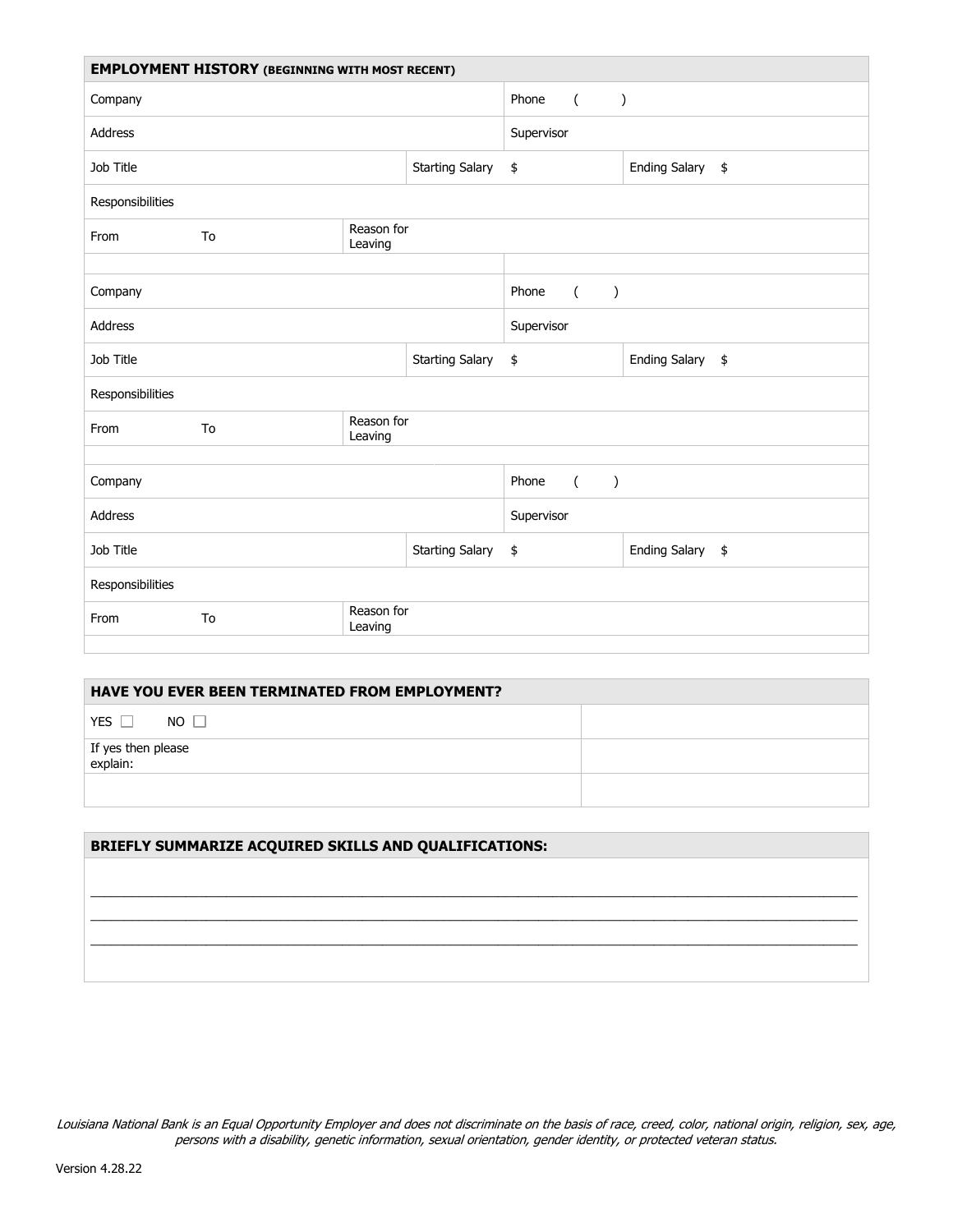## **Confidential Employment Application Disclaimer and Acknowledgement**

I certify that the information contained in this application is current and correct to the best of my knowledge. I understand that providing false information is grounds for refusal to hire and for discharge should I be hired.

I authorize all of the persons and organizations listed on this application to give you any and all information concerning my previous employment, education, and qualifications for employment. I also authorize you to request and receive such information.

In consideration for my employment, I agree to conform to the rules and regulations of Louisiana National Bank ("LNB"). I acknowledge that rules may be changed, withdrawn, or added at any time at LNB's sole opinion and without prior notice to me.

I understand that employment with LNB is on an "at-will" basis. I also acknowledge that any employment with LNB may be terminated, or any offer or acceptance of employment withdrawn, at any time, with or without cause, and with or without prior notice at the option of LNB or myself. An employee's "at-will" status may not be altered except by written agreement executed by LNB's leadership.

 $\_$  , and the set of the set of the set of the set of the set of the set of the set of the set of the set of the set of the set of the set of the set of the set of the set of the set of the set of the set of the set of th

I have read and understand this disclaimer and acknowledgement.

\_\_\_\_\_\_\_\_\_\_\_\_\_\_\_\_\_\_\_\_\_\_\_\_\_\_\_\_\_\_\_\_\_\_\_\_\_\_\_\_\_\_\_\_\_\_\_\_\_

Signature Date Date of the Date of the Date of the Date of the Date of the Date of the Date of the Date of the Date of the Date of the Date of the Date of the Date of the Date of the Date of the Date of the Date of the Dat

Printed Name